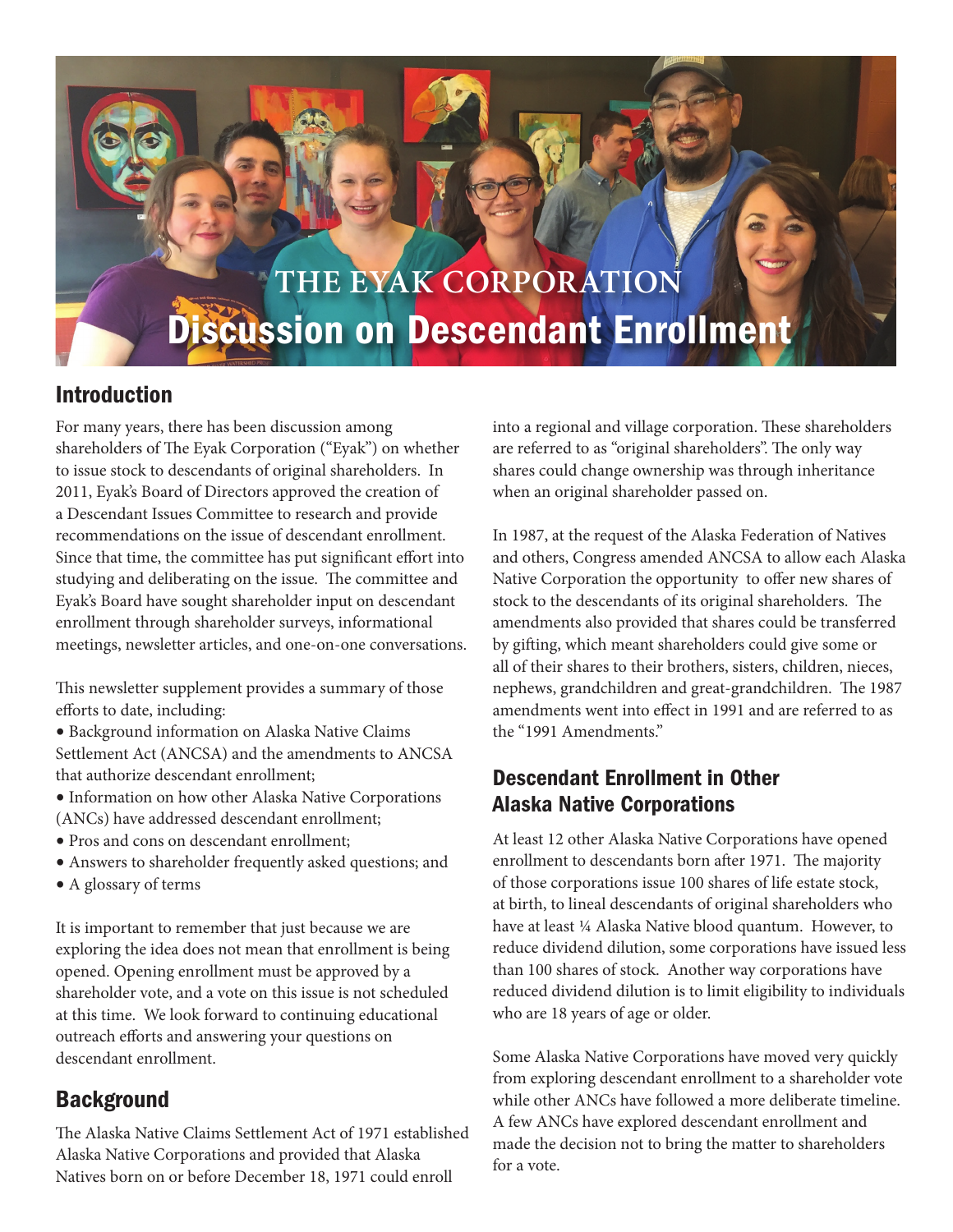# Eyak Efforts to Date

In 2011, Eyak's Board approved the creation of a Descendant Issues Committee. Since that time, the committee has taken the following actions on the issue of descendant enrollment:

- Created a New Member Enrollment Plan;
- Drafted articles for the shareholder newsletter on descendant enrollment;
- Prepared questions on descendant enrollment for the 2013 and 2017 shareholder surveys;
- Reviewed other Alaska Native Corporation (ANC) materials and processes on descendant enrollment;
- Researched and reviewed descendant enrollment options;
- Reviewed a demographic study that quantified the number
- of potential new shareholders;
- Made recommendations to TEC's Board on descendant enrollment; and
- Drafted preliminary budget estimates for bringing the issue to the shareholders for a vote

In addition, Eyak has discussed descendant enrollment at shareholder events including the annual meetings of the shareholders in Anchorage and the shareholder informational meetings in Cordova and Seattle.

# Shareholder Feedback on Descendant Enrollment

Eyak has received significant feedback from shareholders on descendant enrollment. The 2017 shareholder survey asked whether the shareholder was "very supportive, supportive, opposed, or very opposed to [Eyak] enrolling shareholder descendants born after 1971 and making new stock available to them?" Fifty-seven percent of Eyak's shareholders completed the survey, and answered the question on descendant enrollment as follows:

- **•** 27% were very supportive of descendant enrollment
- **•** 17% were supportive of descendant enrollment
- **•** 17% were opposed to descendant enrollment
- **•** 18% were very opposed to descendant enrollment and
- **•** 21% didn't know whether they were supportive or opposed to descendant enrollment

Thus, 44% of the respondents were supportive or very supportive of descendant enrollment and 35% of respondents were opposed or very opposed. That 21% of respondents did not know whether they supported or opposed descendant enrollment made it clear to the committee and Eyak's Board that shareholders need more information to make an informed decision on descendant enrollment.

# "Pros and Cons" of Descendant Enrollment

Eyak recognizes that there are many pros and many cons of descendant enrollment. Here is a list of the most common pros and cons we have heard from our shareholders and shareholders with other ANCs:

#### Pros

**•** Enrolling descendants gives them a means to be a part of their Corporation and connect with their Alaska Native culture;

**•** Having more shareholders contributes to the strength of the Corporation;

**•** More shareholders will have a say in the Corporation's future through voting rights and eligibility to serve on the Board of Directors;

**•** As our shareholders age, younger shareholders will take their places in leadership positions; and

**•** It is not fair to exclude from ANCSA benefits persons born after December 18, 1971.

#### Cons

l

ĺ

- **•** Issuing new shares dilutes the value of existing shares and will decrease the dividends and voting strength of current shares;
- **•** Educating, enrolling and maintaining records for new shareholders will be an increased cost burden on the Corporation;
- **•** Descendant enrollment will increase administrative costs of the Corporation (mailing costs; check printing costs; etc.);
- **•**Adding descendants as shareholders is not fair to existing shareholders who do not have descendants; and
- **•** Descendant enrollment is unnecessary because current shareholders can gift shares to descendants.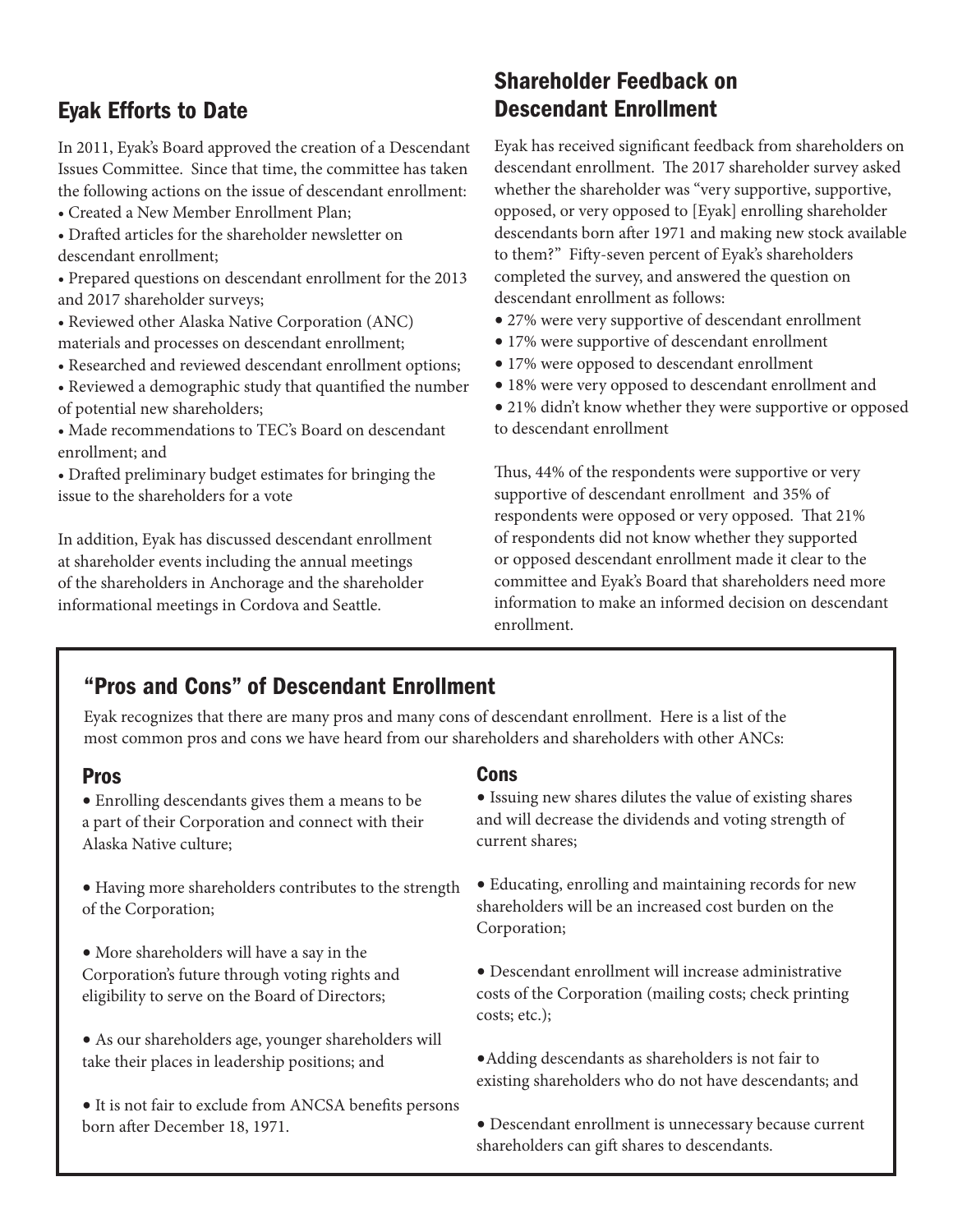# Frequently Asked Questions

#### **Q. Why is the Board exploring descendant enrollment?**

A. Several years ago, shareholders asked the Board to look into descendant enrollment.

#### **Q. Where can I look for more information on descendant enrollment?**

A. There are several sources of information on descendant enrollment, including:

• ANCSA, 43 U.S.C. 1606(g) and 1607(c);

**•** Alaska Natives and American Laws (Third Edition) by David Case and David Voluck, pages 190-93;

**•** Update on ANC Descendant Enrollment by Sarah Curtis, December 10, 2014; and

**•** Materials prepared by Alaska Native Corporations that have opened enrollment (or explored opening enrollment), including: Ahtna; Aleut; Calista; Doyon; Nana; and Sealaska

# **Q. Is a shareholder vote required for descendant**

### **enrollment to occur?**

A. Yes.

### **Q. Is descendant enrollment on the ballot for next year's Annual Meeting?**

A. No, descendant enrollment is not on the ballot for next year's Annual Meeting.

#### **Q. Who ultimately decides whether descendant enrollment occurs?**

A. TEC's voting shareholders.

#### **Q. What would the voting standard be?**

A. An affirmative vote of shares that represent a majority of the shares present or represented by proxy at the annual meeting.

#### **Q. What is the anticipated financial cost to implement descendant enrollment, if shareholders vote to open the rolls?**

A. We estimate an initial cost of approximately \$100,000 to prepare the proxy materials, bring the matter to a vote, and enroll lineal descents of original shareholders. We further anticipate an increase in the number of shareholders will result in increased administrative costs. Some of those costs include: hiring more staff, printing and mailing more copies of the shareholder newsletters and annual reports, and maintaining more shareholder records.

#### **Q. Is Eyak Management pushing descendant enrollment?**

A. No, Eyak Management is not pushing descendant enrollment. Management recognizes that descendant enrollment is a decision that ultimately will be decided by Eyak's voting shareholders. Management is aware of both "pros" and "cons" of descendant enrollment.

#### **Q. How many new shareholders would be enrolled if descendant enrollment takes place?**

A. Eyak does not know the number at this time. The number of new shareholders will depend on how the enrollment was structured. For example, Eyak could limit eligibility to lineal descendants who are at least 18 years of age. It could also limit the time period for enrollment.

#### **Q. What is dividend dilution?**

A. Dividend dilution is the amount of decrease in dividends a current shareholder would receive if new shares are issued. For example, say a corporation has \$4.00 to pay dividends. If there are four people enrolled to the corporation, they would each receive \$1.00. [4x\$1.00=\$4.00]. If you add one shareholder, you have to split the same \$4.00 into five shares resulting in each receiving \$0.80 per share. [5x\$0.80=\$4.00]. The difference between a \$1.00 dividend and an \$0.80 dividend is called "dilution."

#### **Q. What is voting dilution?**

A. If enrollment is opened, descendants of original shareholders would receive new shares and they would be able to vote those shares in Eyak elections. This would reduce voting strength of original shareholders, and they would have decreased control in decisions that are voted on at Eyak.

## We Want to Hear from You

Do you have questions about descendant enrollment? Is there something that you would like to see included in the booklet that is not included here? Please let us know by emailing shareholder@eyakcorp.com; by submitting a comment on TEC's website (www.eyakcorporation.com); by regular mail; or by calling our Anchorage or Cordova offices. Please remember that this is a shareholder decision. Your participation is vital and important to us. Thank you.